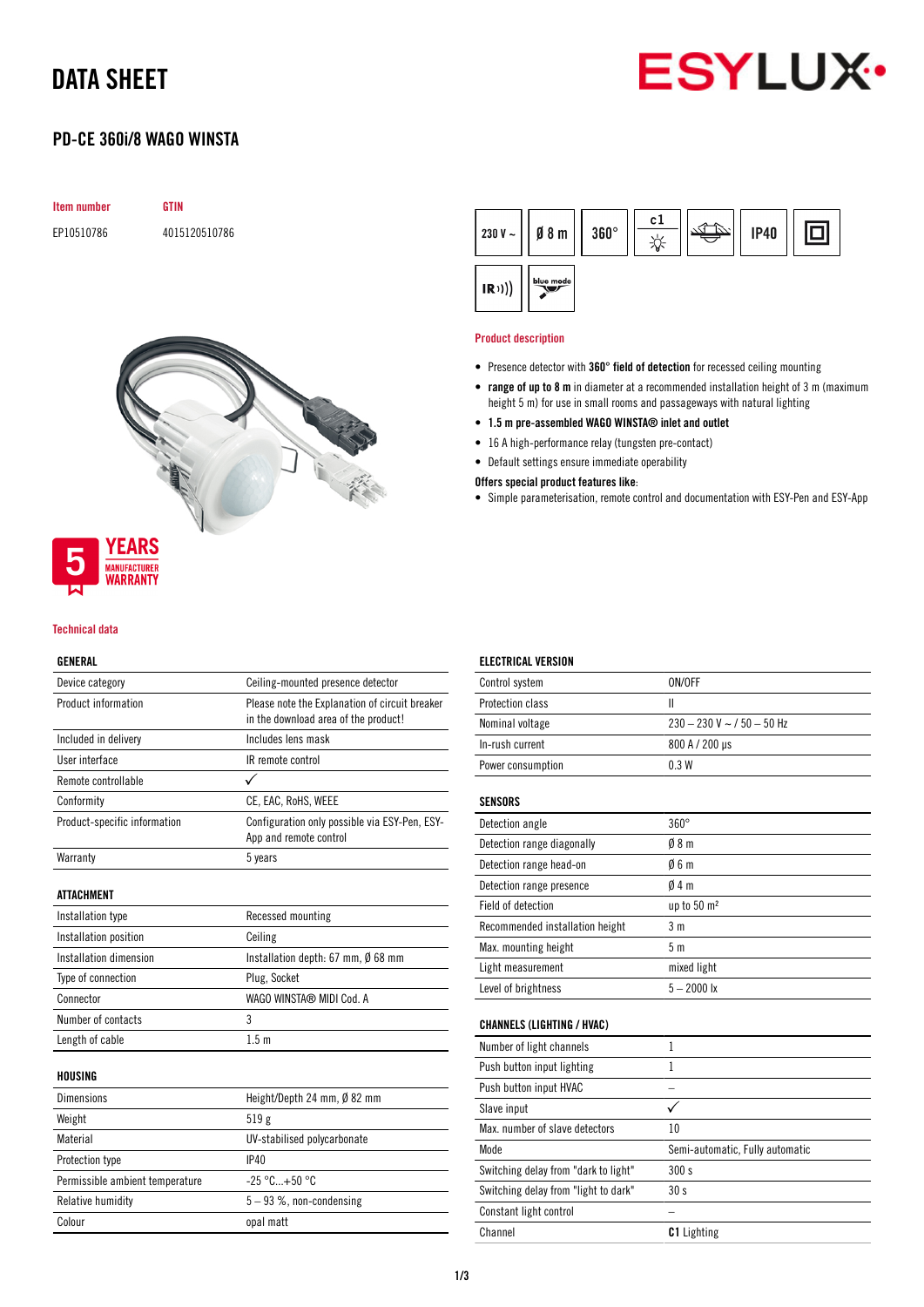# DATA SHEET

Item number GTIN

Remote control

# PD-CE 360i/8 WAGO WINSTA

EP10510786 4015120510786



4015120425356

| Function                                                | Switching                                   | Switch contact                                                                                                                                        | make contact / non-floating      |               |
|---------------------------------------------------------|---------------------------------------------|-------------------------------------------------------------------------------------------------------------------------------------------------------|----------------------------------|---------------|
| Switching capacity                                      | 230 V/50 Hz. 16 AX                          | Push button input                                                                                                                                     | $\checkmark$                     |               |
|                                                         | 2300 W/10 A (cos phi = 1)                   | Impulse mode                                                                                                                                          | ✓                                |               |
|                                                         | 1150 VA/5 A (cos phi = $0,5$ )<br>600 W LED | Switch-off delay time                                                                                                                                 | 60 s30 min (adjustable in steps) |               |
| <b>Factory settings</b>                                 |                                             |                                                                                                                                                       |                                  |               |
| <b>GENERAL</b>                                          |                                             | Operating mode                                                                                                                                        | fully automatic                  |               |
| Sensitivity                                             | 100 %                                       | Level of brightness/switching threshold                                                                                                               | 400 lx                           |               |
|                                                         |                                             | Switch-off delay time                                                                                                                                 | $5 \text{ min}$                  |               |
| <b>CHANNELS (LIGHTING / HVAC)</b>                       |                                             |                                                                                                                                                       |                                  |               |
| Channel                                                 | <b>C1</b> Lighting                          |                                                                                                                                                       |                                  |               |
|                                                         |                                             |                                                                                                                                                       |                                  |               |
| <b>Product designation</b>                              | Item number                                 | <b>Product description</b>                                                                                                                            |                                  | <b>GTIN</b>   |
| <b>Accessories</b><br>Ceiling-mounted presence detector |                                             |                                                                                                                                                       |                                  |               |
| PD-CE 360/8 Slave                                       | EP10510748                                  | Slave presence detector for extending the field of detection of a Master presence detector with 360°<br>field of detection for ceiling flush mounting |                                  | 4015120510748 |
| PD-CE 360/24 Slave                                      | EP10510755                                  | Slave presence detector for extending the field of detection of a Master presence detector with 360°<br>field of detection for ceiling flush mounting |                                  | 4015120510755 |
| <b>Electrical accessories</b>                           |                                             |                                                                                                                                                       |                                  |               |

BASKET GUARD ROUND SMALL EM10425615 Basket guard for presence and motion detectors and smoke detectors, Ø 165 mm, height 70 mm 4015120425615

REMOTE CONTROL MDi/PDi EM10425509 IR remote control for presence detectors and motion detectors 4015120425509 REMOTE CONTROL USER **EM10016011** IR remote control for end users 4015120016011 4015120016011

ESY-Pen EP10425356 ESY-Pen and ESY-App, two tools for every task: (1) Parameterisation, (2) remote control, (3) light measurement, (4) project management

## 2/3